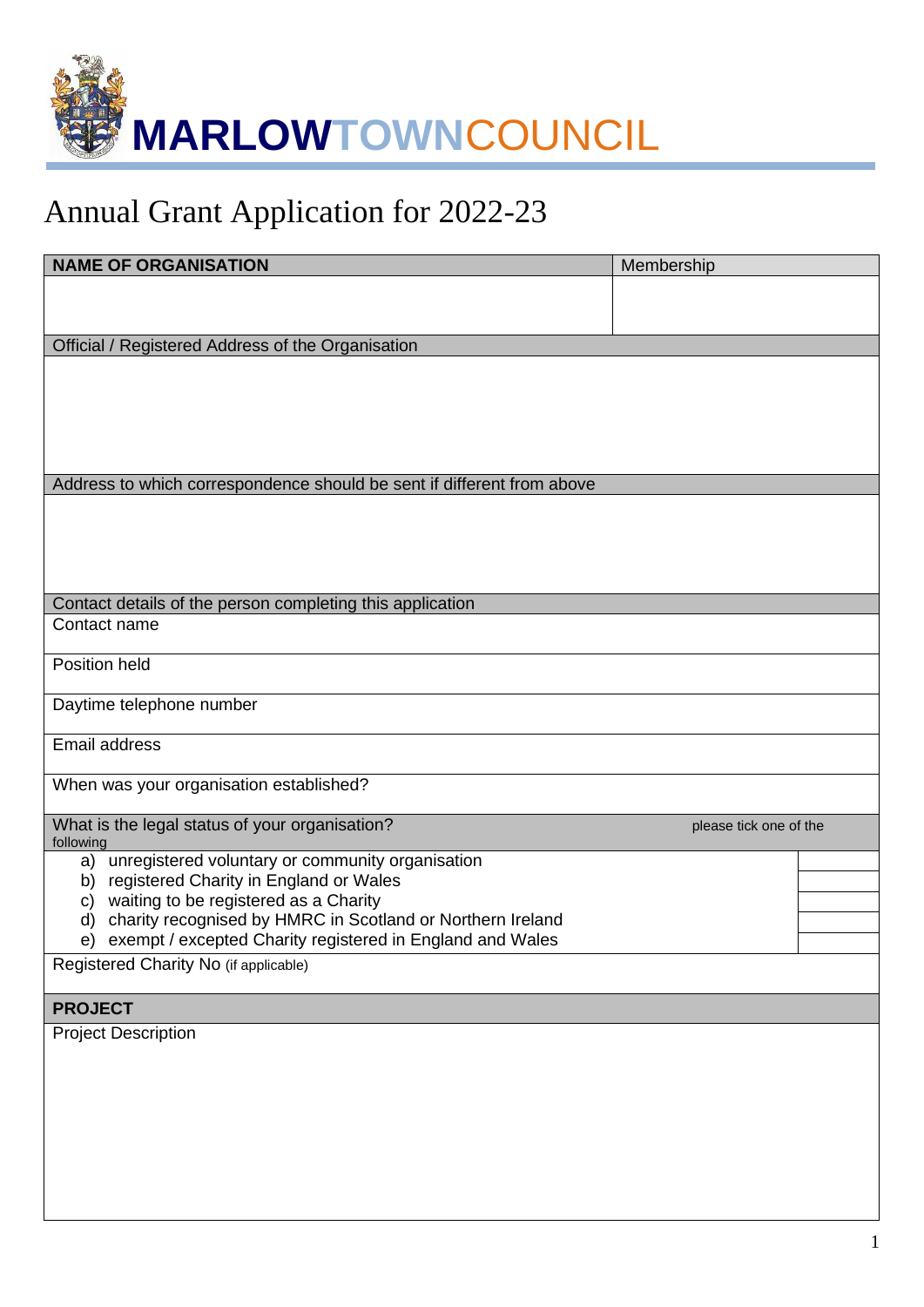| Project Background                                                                                                                                                                                                                                                                                                                              |     |    |  |
|-------------------------------------------------------------------------------------------------------------------------------------------------------------------------------------------------------------------------------------------------------------------------------------------------------------------------------------------------|-----|----|--|
|                                                                                                                                                                                                                                                                                                                                                 |     |    |  |
|                                                                                                                                                                                                                                                                                                                                                 |     |    |  |
|                                                                                                                                                                                                                                                                                                                                                 |     |    |  |
| Project Benefits in relation to Marlow, it's residents and visitors                                                                                                                                                                                                                                                                             |     |    |  |
|                                                                                                                                                                                                                                                                                                                                                 |     |    |  |
|                                                                                                                                                                                                                                                                                                                                                 |     |    |  |
|                                                                                                                                                                                                                                                                                                                                                 |     |    |  |
|                                                                                                                                                                                                                                                                                                                                                 |     |    |  |
|                                                                                                                                                                                                                                                                                                                                                 |     |    |  |
| Total cost of project                                                                                                                                                                                                                                                                                                                           | £   |    |  |
|                                                                                                                                                                                                                                                                                                                                                 |     |    |  |
| Grant request total                                                                                                                                                                                                                                                                                                                             | £   |    |  |
| <b>EQUAL OPPORTUNITIES</b>                                                                                                                                                                                                                                                                                                                      |     |    |  |
| Equal Opportunities seek to help all people receive fair and equitable access to the services our<br>organisations provide. The Council has a legal duty to promote equality whether on grounds or race,<br>disability, age, gender and other grounds where good relations and the elimination of discrimination can<br>increase opportunities. |     |    |  |
| Does your organisation have an equal opportunities policy?                                                                                                                                                                                                                                                                                      |     |    |  |
| If yes, please enclose a copy.                                                                                                                                                                                                                                                                                                                  | Yes | No |  |
| <b>FINANCIAL INFORMATION</b>                                                                                                                                                                                                                                                                                                                    |     |    |  |
| You must include a copy / extract of your organisation's latest annual accounts with this application                                                                                                                                                                                                                                           |     |    |  |
| If your accounts show a one off or accumulated surplus, please state how much and what you plan to spend<br>it on                                                                                                                                                                                                                               |     |    |  |
|                                                                                                                                                                                                                                                                                                                                                 |     |    |  |
|                                                                                                                                                                                                                                                                                                                                                 |     |    |  |
| If your organisation has financial reserves, for what purpose are they held?                                                                                                                                                                                                                                                                    |     |    |  |
|                                                                                                                                                                                                                                                                                                                                                 |     |    |  |
|                                                                                                                                                                                                                                                                                                                                                 |     |    |  |
|                                                                                                                                                                                                                                                                                                                                                 |     |    |  |